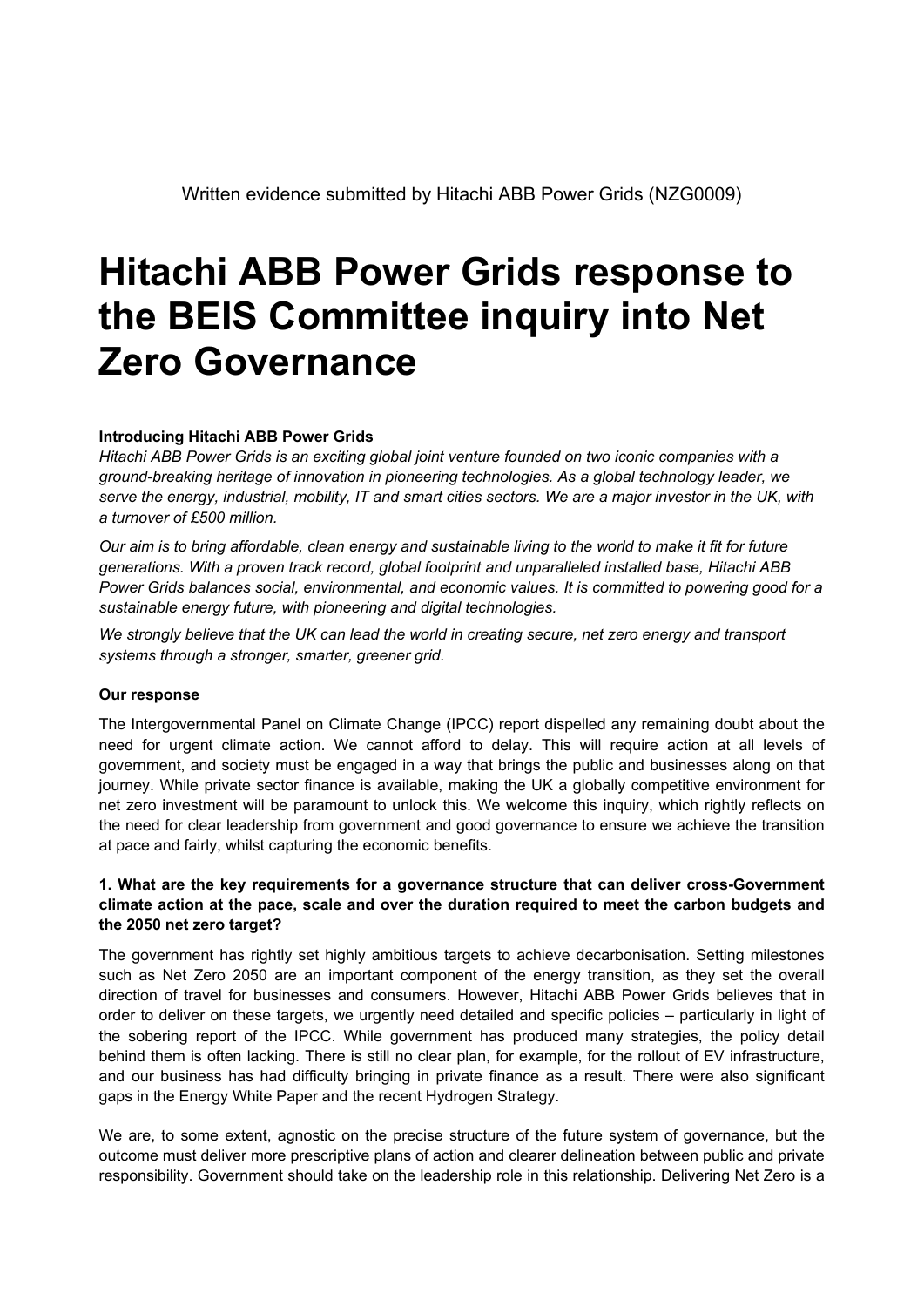monumental challenge, it is vastly complex, with a huge number of factors in the ecosystem that need to be aligned, and leaving it to the market alone will not provide a fair, equitable solution. Government is not required to finance Net Zero in its entirety - solutions can be brought in to attract private finance - but the frameworks that make the solutions investible must be in place. Government must work on establishing these mechanisms. One suggestion is, once policy has been agreed, to engage industry experts to support government develop the necessary detail to enable delivery of that policy and produce the deliverables against which governance would be assessed.

## **a) Are the Government's existing net zero governance structures effective in this role, both in terms of coordination across Whitehall, and coordination with the devolved administrations and local and regional authorities?**

Initiatives such as the government's Ten Point Plan for a Green Industrial Revolution are helpful in setting out the government's ambitions in an easily communicable way. Furthermore, the Offshore Transmission Network Review (OTNR) is a good example of how government can effectively coalesce different government bodies and industry on what is a difficult issue. While both of these initiatives were BEIS-led, they were also truly cross-government, bringing in the expertise and authority of various departments to good effect.

However, Hitachi ABB Power Grids does not believe that most current policies allow for effective net zero governance because they do not provide sufficient detail, particularly on issues where it is clear that market forces will not be sufficient to achieve the UK's aims. For example, retrofitting homes with zero carbon heating will take an unacceptable amount of time and may hit the poorest hardest if left to the market alone, due to high consumer costs. There is a payback to conversion, but the timeframe is long, and some consumers will be unable to pay the upfront costs. Private finance institutions are willing to invest in upgrades for a long-term payback, but government needs to facilitate the mechanisms to enable that. Rather than directly financing individual conversions through the Green Homes Grant, government should set up green bonds to allow them to be privately financed across multiple homes. Investors also need the visibility and certainty over a 10-year period to make the investment case. Government needs to reassure the market that goalposts will not change, and for those businesses that build and fit heat pumps, that the market will not disappear altogether. These are the requirements for affordable private sector finance; a detailed, government-led initiative that will be in place for the duration of the transition to ensure it is rapid and equitable.

Local, regional and devolved government will be essential for this and other aspects of reaching net zero, particularly considering the pace that we need to move at, which will demand high levels of efficiency and coordination. Furthermore, many of the Net Zero solutions will be implemented locally and will vary according to each locality. We, like others in the industry, are concerned that local and regional government currently do not have the resources or skillsets required. Taking again the example of heating of homes, retrofitting boilers will require a supply chain with the requisite skillset and national reach to ensure no communities are left behind. One way of addressing this is expanding BEIS' Local Energy Programme, which supports the capabilities of LEPS and local authorities, to increase the availability and capacity of local energy advisors.

### **b) What alternative governance structures could be established to coordinate and deliver cross-Government action on climate change more effectively?**

Our experience of existing government governance structures [Innovate UK] is overly complex and the measures are overly detailed. Industry experts would be able to advise on these structures and to ensure that metrics are established that are appropriate.

However, we are better placed to give our views on the desired outcomes of net zero governance rather than the precise structures. However, we do believe that there is a need for better coordination across Whitehall, which may be aided by the creation of a cross-government 'Net Zero Delivery Unit, or 'COBRA for Climate', to ensure everything departments do is aligned to net zero.

**c) What metrics should the Government use to measure their progress towards net zero?'.**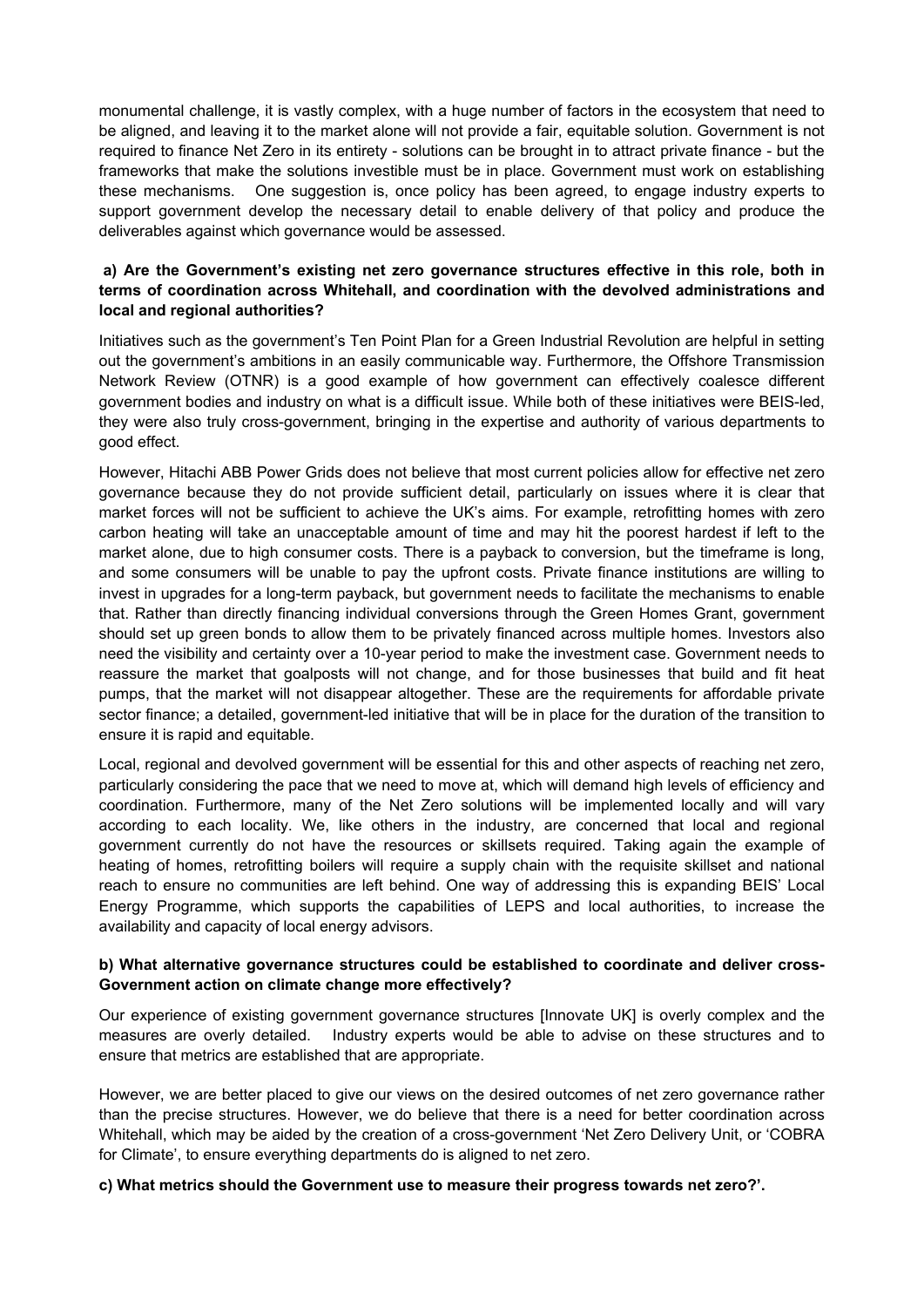As with any programme of this magnitude and complexity, there are a series of metrics which can be established at a high, as well as a detailed level.

As well as the obvious overall carbon emissions, additional, specific sectoral metrics would be helpful. For example, the OTNR is underpinned by a clear metric of developing 40GW of offshore wind generation by 2030, against which progress should be regularly measured. We recommend setting clear targets for the investment needed to support important aspects of achieving this, such as upgrading the onshore network. Further metrics that measure the attractiveness of the UK market for the global 'net zero supply chain' would also be helpful to point to any changes that could be made to ensure we are drawing the right businesses and skills.

However, without detailed metrics on the progress of individual investments, there is a significant risk that the high-level objectives would not be met.

Metrics should also aid the understanding of the risks posed by emissions that are difficult to abate in delaying efforts to decarbonise. With pace being key, policymakers and businesses need to be able to understand if we are on track and what the delays are and in which sectors, so appropriate action can be taken.

#### **2. What governance structures would enable HM Treasury to give greater priority to the net zero target and the carbon budgets in its financial and economic decisions?**

We would urge HM Treasury to progress the publication of its Net Zero Review and embed its recommendations to enable good governance. This is needed to provide greater clarity on how net zero is to be paid for, where the economic growth opportunities are, where market forces will be insufficient and greater government intervention is necessary, and where specific attention will be needed to deliver a transition that is equitable.

Hitachi ABB Power Grids understands the complexity of policies such as the extension of carbon pricing to more areas of the economy, but we urge the government to proceed at pace to encourage decarbonisation of all areas of the economy. Furthermore, a carbon border adjustment mechanism to address carbon leakage will require international action that must begin urgently to ensure it is in place as quickly as possible.

### **a) How could HMT better ensure that spending decisions contribute to achieving net zero in the long term?**

The government should expedite its proposed changes to the Green Book to elevate the environment further up the list of considerations when evaluating cases for new projects. The government committed in its Green Book Review final report (Nov 2020) to an expert review into the application of the discount rate for environmental impacts, which would see them afforded the same importance as life and health. We would urge the findings of this review to come forward and be implemented as soon as possible, so sufficient value is placed on projects that reduce carbon emissions. Government should present a tangible measure of valuing decarbonisation, taking into account climate mitigation cost reduction, long term benefit to the consumer, and personal health benefits. These should be considered against the cost of any investment.

More fundamentally, however, the whole balance of taxation and energy costs needs to be considered holistically to reflect the changes in consumption and to create a level playing field for energy pricing. One example of this is the need to change the way vehicle use is taxed as we move away from the internal combustion engine and fuel duty revenues fall. Currently, VAT is charged for use of public chargers, but not on chargers at homes for (single proprietary) business use. This risks disincentivising EV uptake and inequitably treating those without access to chargers at home or at their workplace, and by incentivising people to charge at home, thereby putting more pressure on an already overloaded electricity grid, it could also have the unintended consequence of increasing overall network costs, which in turn would lead to increases in domestic energy bills. This emphasises the need for these cross-cutting fiscal changes to be thought about holistically.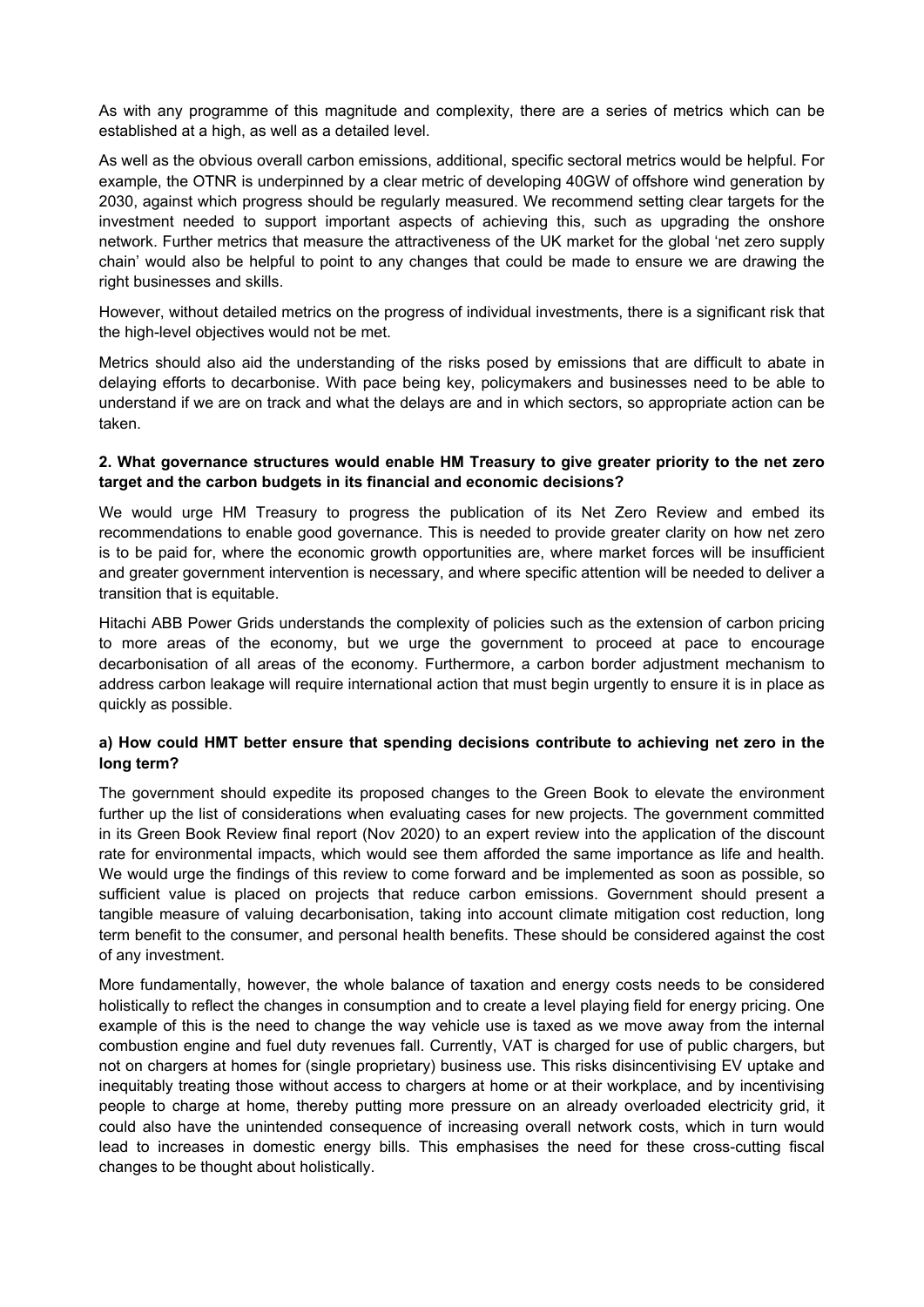Currently, energy costs are regulated in a way that prioritises consumer bills over everything else. This may need to be rethought to allow for the significant upfront investment needed to support the transition. Furthermore, consumers who can afford to make upfront investments, such as in EVs, will stand to benefit economically from new technologies, with those who cannot being left behind. This may need to be addressed through a redistributive mechanism to ensure an equitable transition. Again, the publication of the Net Zero Review will help guide the government's approach to this.

## **3. What signals and support does business need from the Government in order to deliver crosseconomy decarbonisation in line with the carbon budgets and the net zero target? What delivery function should Government provide itself and are relevant regulatory bodies mandated and resourced effectively to deliver on Government priorities?**

Above all, business needs long term visibility (i.e. longer than 10 years) on the government's ambitions and detailed plans. These plans need to be clear at all levels of government, right down to the city level. Crucially, these plans need to be backed up by ensuring the UK remains an attractive market for international investors through sending positive economic signals, so the transition can be efficiently achieved and significant economic opportunities captured. Creating this optimum environment is one of the government's key responsibilities.

An intervention the government could consider is changing the shape of local markets to provide greater investment certainty. For example, local bus companies could be contractually mandated to only use the charging infrastructure of one provider, thus giving that provider the revenue guarantees they need to create a business case for investment in a town or city. Government needs to find the right balance between stimulating competition and providing an attractive private sector investment environment with certainty of future revenues.

## **a) How do policy and regulatory signals and support vary between Government Departments (and how have they varied over time)? How is this affecting business activity on climate change?**

Every change from government affects business confidence about the future direction of policy. For example, the scrapping of the Green Homes Grant came as a surprise to many in the industry. Last minute changes such as this one are not helpful. An example of a successful approach is the Contracts for Difference (CfDs) scheme, that has given clarity over an extended period and therefore attracted inward investment and scaled up offshore wind capacity.

Furthermore, there seems to be a disconnect between the scale of ambition being shown by Number 10 and BEIS and the level of funding committed by HMT across several key areas. For instance, the cut and changes to eligibility of the EV grant in March this year sent a potentially confusing signal to consumers and industry, at a time when encouraging uptake of electric vehicles is critical to decarbonising one of the highest polluting sectors.

## b) Should Ofgem play a greater role in delivering on net zero and, if so, what changes are reguired **to deliver this?**

Yes, we agree that Ofgem should play (and is playing) a greater role in delivering net zero. This remit should be extended to ensure the optimum investment environment is created. However, if Ofgem is to perform this function as effectively as possible and make decisions at a speed that is reflective of the urgency needed, it must be resourced appropriately.

Additionally, we recommend revisiting how 'least regret' is defined, which currently puts the greatest emphasis on minimising capital costs. It should also reflect the climate and financial risks of delaying initiatives that cut carbon usage.

**4. The BEIS Committee will be working with the Environmental Audit Committee on this inquiry and inviting guests from other select committees. We are also interested in comments on the effectiveness of current parliamentary scrutiny arrangements for climate change and proposals to improve this.**